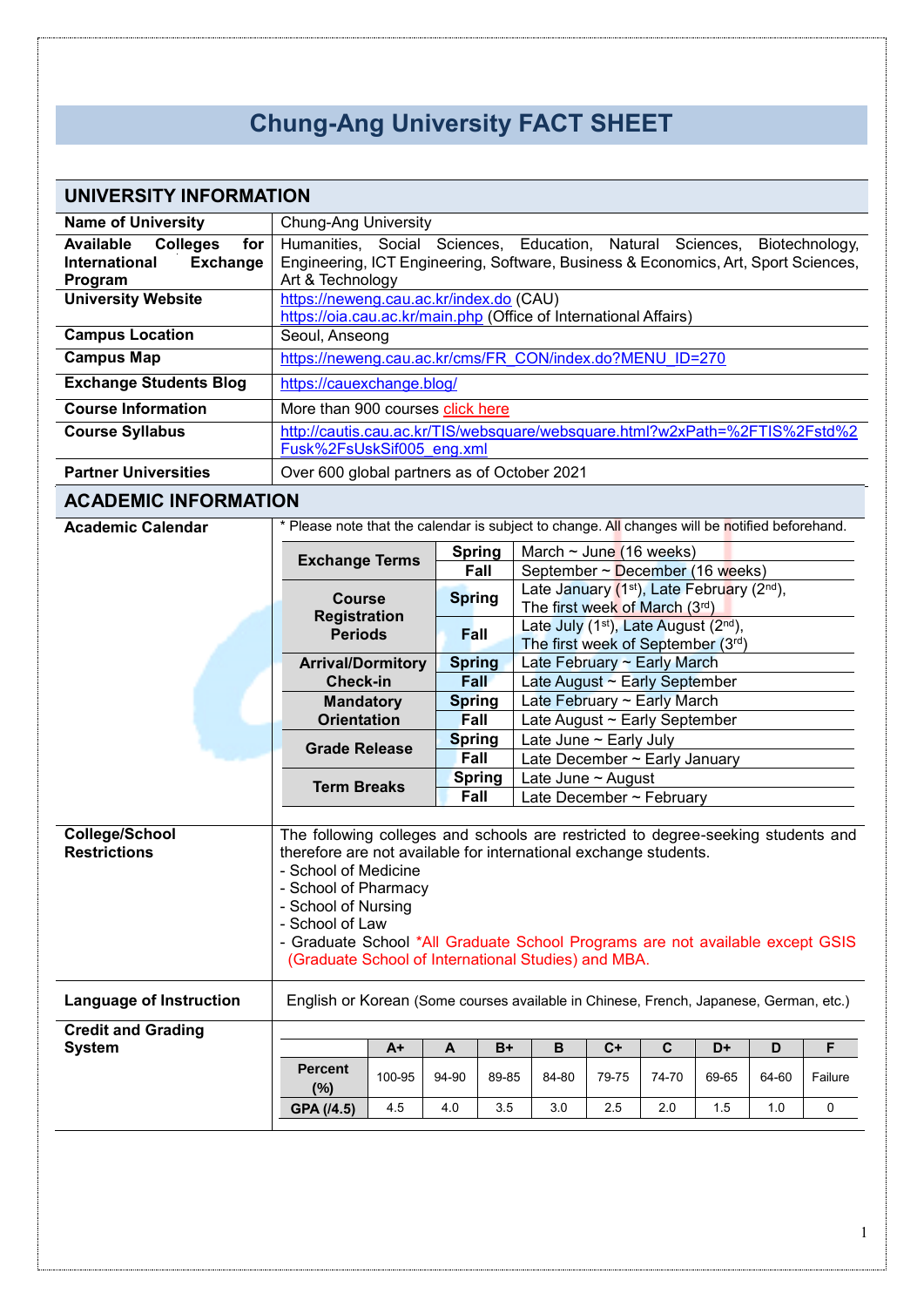## **NOMINATION AND APPLICATION PROCESS**

| <b>Nomination and</b> |  |
|-----------------------|--|

| <b>Nomination and</b>         |                                                                                                                                                                                                                                                                                                                                                                                                                                                                                |                                                                       |                                                                                                                                                                       |  |  |  |  |  |
|-------------------------------|--------------------------------------------------------------------------------------------------------------------------------------------------------------------------------------------------------------------------------------------------------------------------------------------------------------------------------------------------------------------------------------------------------------------------------------------------------------------------------|-----------------------------------------------------------------------|-----------------------------------------------------------------------------------------------------------------------------------------------------------------------|--|--|--|--|--|
| <b>Application Deadlines</b>  | <b>Semester</b>                                                                                                                                                                                                                                                                                                                                                                                                                                                                | Nomination                                                            | <b>Online Application</b>                                                                                                                                             |  |  |  |  |  |
|                               | 2022 Spring<br>(2022 Mar ~ Jun)                                                                                                                                                                                                                                                                                                                                                                                                                                                | <b>Deadline</b><br>October 31st, 2021                                 | November $5^{th}$ ~ 15 <sup>th</sup> , 2021                                                                                                                           |  |  |  |  |  |
|                               | <b>2022 Fall</b>                                                                                                                                                                                                                                                                                                                                                                                                                                                               | April 30th, 2022                                                      | Mid May, 2022 (TBD)                                                                                                                                                   |  |  |  |  |  |
|                               | $(2022$ Sep ~ Dec)                                                                                                                                                                                                                                                                                                                                                                                                                                                             |                                                                       |                                                                                                                                                                       |  |  |  |  |  |
|                               |                                                                                                                                                                                                                                                                                                                                                                                                                                                                                |                                                                       |                                                                                                                                                                       |  |  |  |  |  |
| <b>Before Application</b>     | A formal nomination sheet that the partner university (office in charge of International<br>Exchange) receives from Chung-Ang University must be filled out and sent back by<br>email to the Office of International Affairs (OIA) at Chung-Ang University until the<br>nomination deadline. In other words, students must first be nominated by the office<br>in charge of International Exchange at their home universities in order to apply for<br>CAU's exchange program. |                                                                       |                                                                                                                                                                       |  |  |  |  |  |
| <b>Application Procedures</b> | 1. Be nominated by home university's International Exchange Office                                                                                                                                                                                                                                                                                                                                                                                                             |                                                                       |                                                                                                                                                                       |  |  |  |  |  |
|                               | Nomination from partner should be sent to inbound@cau.ac.kr using the CAU                                                                                                                                                                                                                                                                                                                                                                                                      |                                                                       |                                                                                                                                                                       |  |  |  |  |  |
|                               | nomination form.                                                                                                                                                                                                                                                                                                                                                                                                                                                               |                                                                       |                                                                                                                                                                       |  |  |  |  |  |
|                               |                                                                                                                                                                                                                                                                                                                                                                                                                                                                                | 2. Submit Online Application                                          | The nominated student approved by CAU and the partner university should fill out                                                                                      |  |  |  |  |  |
|                               | and submit an online application at:                                                                                                                                                                                                                                                                                                                                                                                                                                           |                                                                       |                                                                                                                                                                       |  |  |  |  |  |
|                               |                                                                                                                                                                                                                                                                                                                                                                                                                                                                                | https://mportal.cau.ac.kr/std/uhs/sUhsExs002/index.do                 |                                                                                                                                                                       |  |  |  |  |  |
|                               | the Online Application period.                                                                                                                                                                                                                                                                                                                                                                                                                                                 |                                                                       | * Please note that the above online application web page will only be available during                                                                                |  |  |  |  |  |
|                               |                                                                                                                                                                                                                                                                                                                                                                                                                                                                                |                                                                       | * The online application system has been designed for Google Chrome, although it                                                                                      |  |  |  |  |  |
|                               |                                                                                                                                                                                                                                                                                                                                                                                                                                                                                |                                                                       | should be compatible with other browsers. If your student is not able to complete the                                                                                 |  |  |  |  |  |
|                               | application using Internet Explorer.                                                                                                                                                                                                                                                                                                                                                                                                                                           |                                                                       | online application using a different browser, we recommend that they complete the                                                                                     |  |  |  |  |  |
|                               |                                                                                                                                                                                                                                                                                                                                                                                                                                                                                |                                                                       |                                                                                                                                                                       |  |  |  |  |  |
|                               |                                                                                                                                                                                                                                                                                                                                                                                                                                                                                |                                                                       | * Required Additional Documents for our Online Application system (All documents<br>should be written in English. Please scan the documents and upload the files onto |  |  |  |  |  |
|                               |                                                                                                                                                                                                                                                                                                                                                                                                                                                                                |                                                                       | your online application. Please double-check that your scanned file is legible.)                                                                                      |  |  |  |  |  |
|                               | 1)                                                                                                                                                                                                                                                                                                                                                                                                                                                                             | <b>Official Academic Transcript from Home University</b>              |                                                                                                                                                                       |  |  |  |  |  |
|                               | 2)<br>Valid Copy of Passport: All information, including personal information and                                                                                                                                                                                                                                                                                                                                                                                              |                                                                       |                                                                                                                                                                       |  |  |  |  |  |
|                               | the code on your passport should be shown on the scanned page. Also, the                                                                                                                                                                                                                                                                                                                                                                                                       |                                                                       |                                                                                                                                                                       |  |  |  |  |  |
|                               | expiry date should cover the whole study period. Invalid passports can lead                                                                                                                                                                                                                                                                                                                                                                                                    |                                                                       |                                                                                                                                                                       |  |  |  |  |  |
|                               | to visa issuance problems.<br>Financial Statement (Official document provided by the bank. Other<br>3)                                                                                                                                                                                                                                                                                                                                                                         |                                                                       |                                                                                                                                                                       |  |  |  |  |  |
|                               |                                                                                                                                                                                                                                                                                                                                                                                                                                                                                | documents are not allowed. We recommend that your financial statement |                                                                                                                                                                       |  |  |  |  |  |
|                               | clearly states the USD equivalent of your bank balance.) Please ask your<br>home university's International Office to send the original copy via courier to<br>CAU.<br>a. For exchange students, more than 12,000 USD in balance for one year /<br>6,000 USD in balance for one semester)                                                                                                                                                                                      |                                                                       |                                                                                                                                                                       |  |  |  |  |  |
|                               |                                                                                                                                                                                                                                                                                                                                                                                                                                                                                |                                                                       |                                                                                                                                                                       |  |  |  |  |  |
|                               |                                                                                                                                                                                                                                                                                                                                                                                                                                                                                |                                                                       |                                                                                                                                                                       |  |  |  |  |  |
|                               | b. For fee-paying students, more than 20,000 USD in balance for one year /<br>10,000 USD in balance for one semester<br>* The required amount is subject to change according to the actual living cost<br>every year.                                                                                                                                                                                                                                                          |                                                                       |                                                                                                                                                                       |  |  |  |  |  |
|                               |                                                                                                                                                                                                                                                                                                                                                                                                                                                                                |                                                                       |                                                                                                                                                                       |  |  |  |  |  |
|                               |                                                                                                                                                                                                                                                                                                                                                                                                                                                                                |                                                                       | * If your home university pays for your tuition fee to CAU, then you only need                                                                                        |  |  |  |  |  |
|                               | to submit your financial statement based on the exchange students'                                                                                                                                                                                                                                                                                                                                                                                                             |                                                                       |                                                                                                                                                                       |  |  |  |  |  |
|                               | standards.                                                                                                                                                                                                                                                                                                                                                                                                                                                                     |                                                                       |                                                                                                                                                                       |  |  |  |  |  |
|                               | 4)<br>a. Size: 3.5cm x 4.5cm                                                                                                                                                                                                                                                                                                                                                                                                                                                   |                                                                       | Digital Passport-size Photo (Image File) with the following specifications                                                                                            |  |  |  |  |  |
|                               |                                                                                                                                                                                                                                                                                                                                                                                                                                                                                |                                                                       | b. Color photograph of face, front view, on white background, taken within the                                                                                        |  |  |  |  |  |
|                               | past six months                                                                                                                                                                                                                                                                                                                                                                                                                                                                |                                                                       |                                                                                                                                                                       |  |  |  |  |  |
|                               |                                                                                                                                                                                                                                                                                                                                                                                                                                                                                |                                                                       | X The Certificate of Admission will not be issued in the absence of any of the                                                                                        |  |  |  |  |  |
|                               | above documents.                                                                                                                                                                                                                                                                                                                                                                                                                                                               |                                                                       | 3. Receive a Certificate of Admission and Business Registration                                                                                                       |  |  |  |  |  |
|                               | certificate from CAU                                                                                                                                                                                                                                                                                                                                                                                                                                                           |                                                                       |                                                                                                                                                                       |  |  |  |  |  |
|                               | Use the documents that you received to obtain a D-2 visa<br>4.                                                                                                                                                                                                                                                                                                                                                                                                                 |                                                                       |                                                                                                                                                                       |  |  |  |  |  |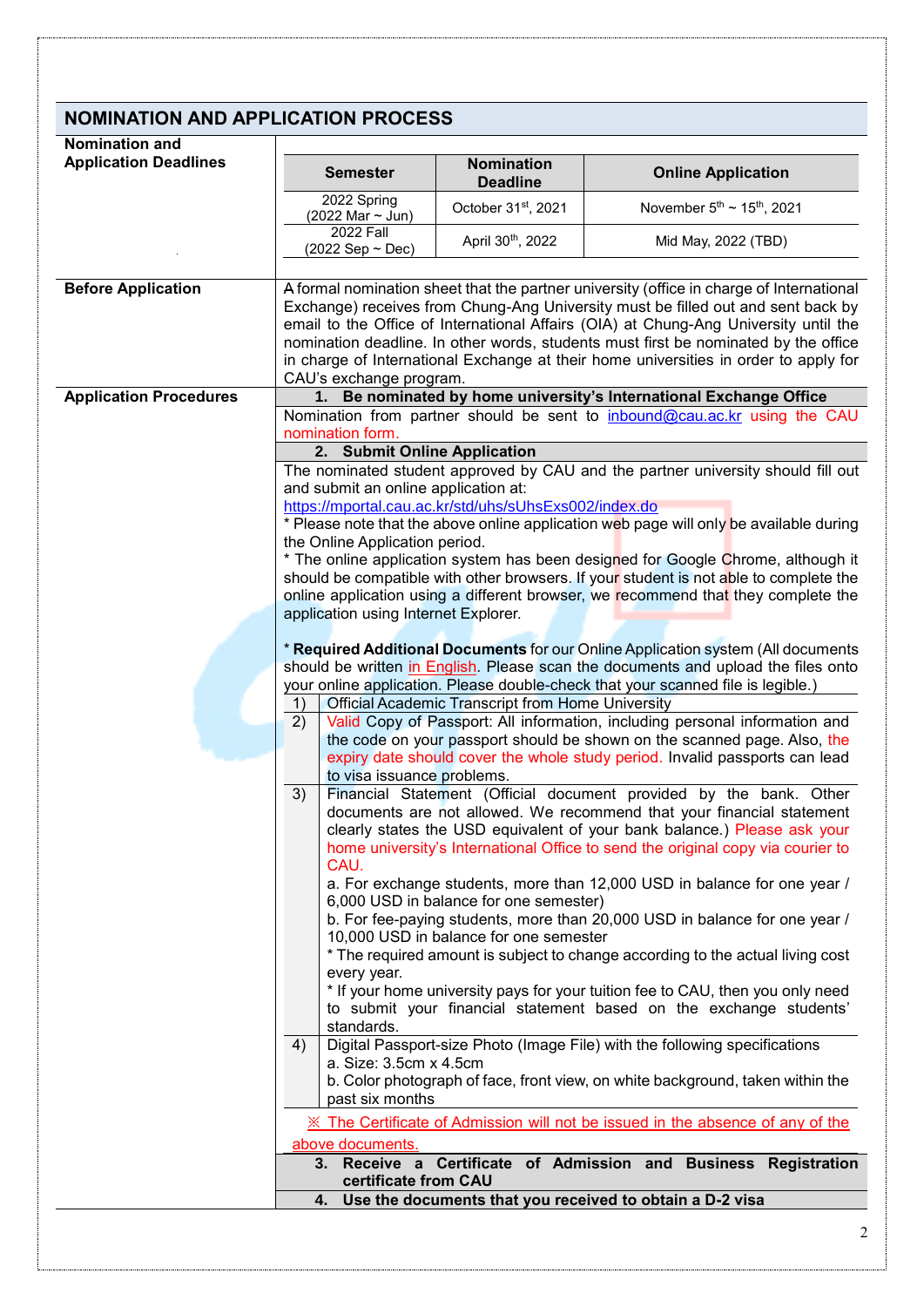| <b>Acceptance and</b><br><b>Visa Procedures</b> | After being accepted by CAU, students are responsible for obtaining their own<br>visas. Students must contact and visit the Korean embassy or consulate in their<br>home countries in order to apply for visa. Please keep in mind that students will need<br>to prepare the necessary documents $-$ visa application form, passport, etc. $-$ for<br>themselves beforehand. |  |                                                                  |                                                                                                                                                                                    |  |  |  |  |
|-------------------------------------------------|------------------------------------------------------------------------------------------------------------------------------------------------------------------------------------------------------------------------------------------------------------------------------------------------------------------------------------------------------------------------------|--|------------------------------------------------------------------|------------------------------------------------------------------------------------------------------------------------------------------------------------------------------------|--|--|--|--|
|                                                 |                                                                                                                                                                                                                                                                                                                                                                              |  |                                                                  |                                                                                                                                                                                    |  |  |  |  |
|                                                 | * For students from the following 26 countries, you may be requested by the<br>consulate to prepare additional documents regarding your financial situation:                                                                                                                                                                                                                 |  |                                                                  |                                                                                                                                                                                    |  |  |  |  |
|                                                 | Bangladesh, Cameroon, China, Egypt, Ethiopia, Ghana, Guinea, Kazakhstan,<br>Kyrgyzstan, India, Indonesia, Iran, Mali, Mongolia, Myanmar, Nepal, Nigeria,                                                                                                                                                                                                                     |  |                                                                  |                                                                                                                                                                                    |  |  |  |  |
|                                                 | Pakistan, Peru, Philippines, Sri Lanka, Thailand, Ukraine, Uganda, Uzbekistan,<br>Vietnam                                                                                                                                                                                                                                                                                    |  |                                                                  |                                                                                                                                                                                    |  |  |  |  |
| <b>About Student Visa (D-2)</b>                 | 1. All students should arrive to Korea with a single-entry Student Visa (D-2) that has<br>a period of three months. Students must obtain their Student Visa (D-2) at least one<br>month before the semester begins. Without a proper Student Visa (D-2), students                                                                                                            |  |                                                                  |                                                                                                                                                                                    |  |  |  |  |
|                                                 | cannot study at CAU.<br>2. Please do not use your Student Visa (D-2) to travel to Korea before the semester<br>starts and go back to your home country (or to a third country), since the Student                                                                                                                                                                            |  |                                                                  |                                                                                                                                                                                    |  |  |  |  |
|                                                 |                                                                                                                                                                                                                                                                                                                                                                              |  |                                                                  |                                                                                                                                                                                    |  |  |  |  |
|                                                 |                                                                                                                                                                                                                                                                                                                                                                              |  |                                                                  | Visa (D-2) is for single-entry. If you want to come earlier and travel with your Student                                                                                           |  |  |  |  |
|                                                 |                                                                                                                                                                                                                                                                                                                                                                              |  |                                                                  | Visa (D-2), you cannot leave Korea until you create your RC(Registration Card).<br>3. You should come to CAU using a Student Visa, not a Tourist Visa. You cannot                  |  |  |  |  |
|                                                 |                                                                                                                                                                                                                                                                                                                                                                              |  |                                                                  | change your Tourist Visa to a Student Visa (D-2) in Korea.<br>4. After arrival, students must create a RC(Registration Card). The RC is a legal                                    |  |  |  |  |
|                                                 |                                                                                                                                                                                                                                                                                                                                                                              |  |                                                                  | permit, which allows students to live in Korea for their entire study period, as well as                                                                                           |  |  |  |  |
|                                                 |                                                                                                                                                                                                                                                                                                                                                                              |  |                                                                  | exit and enter the country freely. Students wishing to leave the country after arrival<br>must book their RC appointment at the Immigration Office in advance of leaving the       |  |  |  |  |
|                                                 |                                                                                                                                                                                                                                                                                                                                                                              |  |                                                                  | country so that they can gain re-entry permission. For your reference, the RC is                                                                                                   |  |  |  |  |
|                                                 | created after the semester begins.                                                                                                                                                                                                                                                                                                                                           |  |                                                                  | 5. Students should leave Korea within 30 days of the semester-end date.                                                                                                            |  |  |  |  |
| <b>Arrival Date</b>                             |                                                                                                                                                                                                                                                                                                                                                                              |  |                                                                  | * Arrival dates may be subject to change due to the COVID-19 and dorm policies.                                                                                                    |  |  |  |  |
|                                                 | <b>Semester</b>                                                                                                                                                                                                                                                                                                                                                              |  | <b>Estimated Period</b>                                          | <b>Arrival Date</b>                                                                                                                                                                |  |  |  |  |
|                                                 | Spring 2022                                                                                                                                                                                                                                                                                                                                                                  |  | March $1st$ ~<br>June 20th                                       | TBD, dates expected to be in mid to late<br>February                                                                                                                               |  |  |  |  |
|                                                 |                                                                                                                                                                                                                                                                                                                                                                              |  |                                                                  |                                                                                                                                                                                    |  |  |  |  |
|                                                 | <b>Fall 2022</b>                                                                                                                                                                                                                                                                                                                                                             |  | September 1 <sup>st</sup> ~<br>December 21st                     | TBD, dates expected to be in mid to late<br>August                                                                                                                                 |  |  |  |  |
|                                                 |                                                                                                                                                                                                                                                                                                                                                                              |  |                                                                  | Students who arrive earlier than the official move-in date of the on-campus dormitory                                                                                              |  |  |  |  |
|                                                 |                                                                                                                                                                                                                                                                                                                                                                              |  |                                                                  | will need to arrange their own accommodations until they can move-in. We will inform<br>you of the exact move-in dates after you are accepted, via notices and emails.             |  |  |  |  |
| <b>Dormitory Application</b>                    |                                                                                                                                                                                                                                                                                                                                                                              |  |                                                                  | All students who wish to live in the dormitory should apply through the online<br>application page. We will send a link for the dormitory application to all students. The         |  |  |  |  |
|                                                 |                                                                                                                                                                                                                                                                                                                                                                              |  |                                                                  | online application link will be sent in the middle of December.<br>It is a first come, first serve basis. Make sure that you do not miss the                                       |  |  |  |  |
|                                                 |                                                                                                                                                                                                                                                                                                                                                                              |  |                                                                  | application period and time since the dormitory application is very competitive.                                                                                                   |  |  |  |  |
|                                                 |                                                                                                                                                                                                                                                                                                                                                                              |  |                                                                  | If a student wants to cancel their application for the dormitory, they need to give a<br>notice at least three weeks before the beginning of the semester by emailing              |  |  |  |  |
|                                                 |                                                                                                                                                                                                                                                                                                                                                                              |  |                                                                  | inbound@cau.ac.kr. If a student cancels their dormitory application after this time                                                                                                |  |  |  |  |
|                                                 | refund policy).                                                                                                                                                                                                                                                                                                                                                              |  |                                                                  | period, they may still need to the pay the dormitory fee (depending on the dormitory's                                                                                             |  |  |  |  |
|                                                 |                                                                                                                                                                                                                                                                                                                                                                              |  |                                                                  | A TB (tuberculosis) Test result in English, taken within 2 weeks before a student's<br>move-in date to the dormitory is also required. The test should include your name,          |  |  |  |  |
|                                                 |                                                                                                                                                                                                                                                                                                                                                                              |  |                                                                  | hospital/clinic name, date of the test, and test results in English (if this is not possible,                                                                                      |  |  |  |  |
|                                                 |                                                                                                                                                                                                                                                                                                                                                                              |  |                                                                  | an English translation should be provided). The test can be conducted in the form of<br>a skin test, blood test, or X-ray. Please bring the original test result to your dormitory |  |  |  |  |
|                                                 | move-in.                                                                                                                                                                                                                                                                                                                                                                     |  |                                                                  |                                                                                                                                                                                    |  |  |  |  |
| <b>Off-Campus Housing</b>                       |                                                                                                                                                                                                                                                                                                                                                                              |  |                                                                  | If a student wishes to live off-campus, they are required to find and obtain an<br>accommodation themselves before coming to Korea. It is the sole responsibility of               |  |  |  |  |
|                                                 | off-campus housing information as below:                                                                                                                                                                                                                                                                                                                                     |  |                                                                  | the student to communicate with the landlord. For your reference, we provide some                                                                                                  |  |  |  |  |
|                                                 | <b>Company Name</b>                                                                                                                                                                                                                                                                                                                                                          |  |                                                                  | Link                                                                                                                                                                               |  |  |  |  |
|                                                 | Ziptoss (집토스)                                                                                                                                                                                                                                                                                                                                                                |  | https://ziptoss.com (Korean)<br>https://ziptoss.com/zh (Chinese) | https://ziptoss.com/en (English)                                                                                                                                                   |  |  |  |  |
|                                                 | Nestpick (네스트픽)                                                                                                                                                                                                                                                                                                                                                              |  |                                                                  | https://www.nestpick.com/seoul/ (English)                                                                                                                                          |  |  |  |  |
|                                                 | those residences.                                                                                                                                                                                                                                                                                                                                                            |  |                                                                  | * CAU is not affiliated with the above companies, and we do not guarantee anything about                                                                                           |  |  |  |  |

3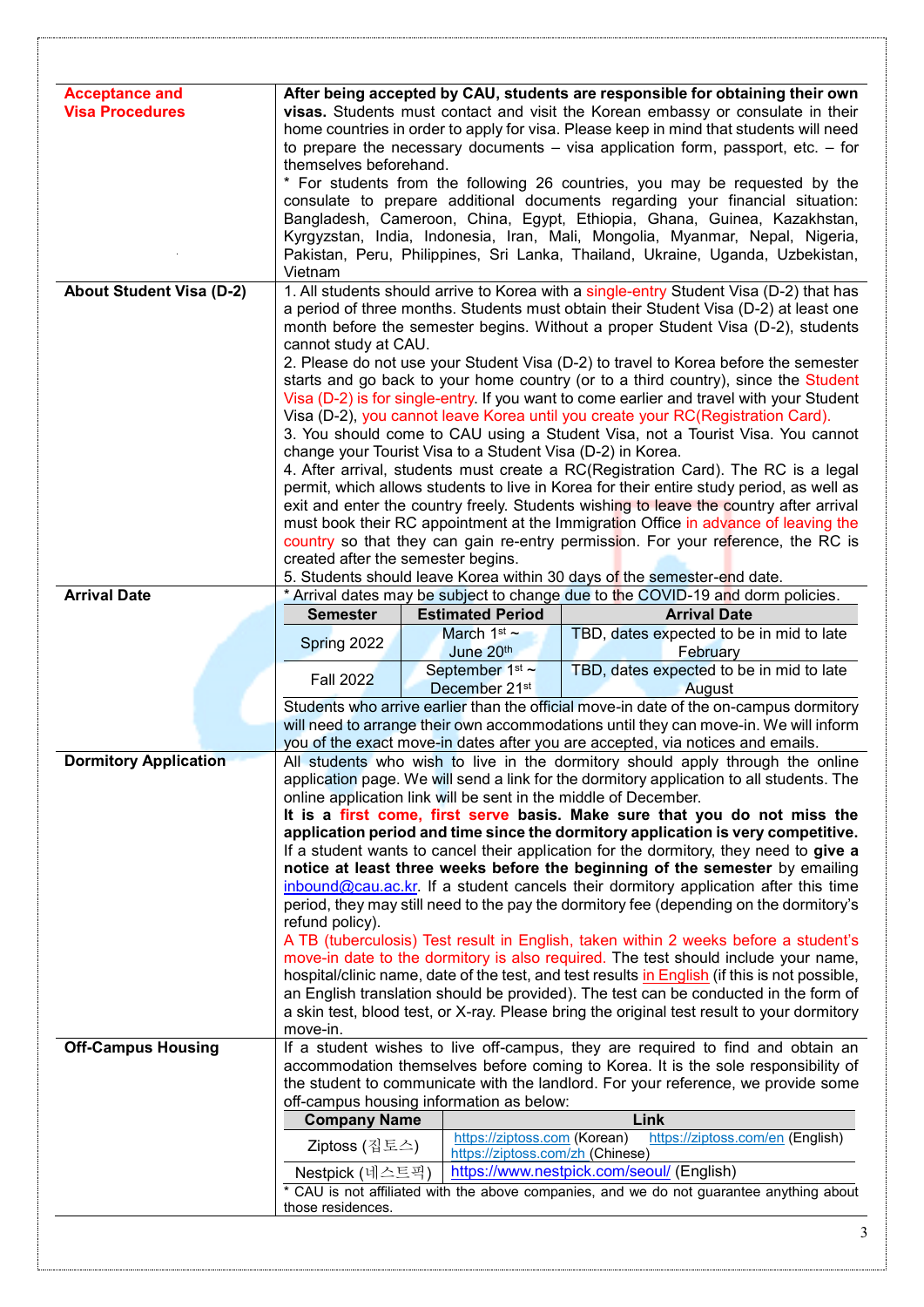|                                   | To find more information about off-campus housing check out this blog post:                                                                                                   |
|-----------------------------------|-------------------------------------------------------------------------------------------------------------------------------------------------------------------------------|
|                                   | https://cauexchange.blog/2019/03/29/off-campus-living-101-tips/                                                                                                               |
| <b>Tuition and</b>                | Fee paying students must pay the tuition in full to CAU by the second week of the                                                                                             |
| <b>Dormitory Payment</b>          | semester. The dormitory fee must be paid in full during the first month of the                                                                                                |
|                                   | semester. The exact deadlines will be released at a later date and students will be                                                                                           |
|                                   | informed by email.                                                                                                                                                            |
|                                   | Students should contact their home bank and make arrangements in advance for                                                                                                  |
|                                   | transfers or withdraw the necessary amount needed to complete their payment on                                                                                                |
|                                   | time. Late payments are unacceptable.                                                                                                                                         |
| <b>Courses Offered in English</b> | Please refer to the link below - a list of courses offered in English (from Spring 2021                                                                                       |
|                                   | to Fall 2021).                                                                                                                                                                |
|                                   | https://drive.google.com/file/d/1mCLjLnyiXF1ZxPIwbkulual-                                                                                                                     |
|                                   | rx38Tr9a/view?usp=sharing                                                                                                                                                     |
|                                   | *Please note this is only to be used as a reference. The final official list of courses                                                                                       |
|                                   | will be available through the online course registration system (portal system)<br>approximately 1 month before the beginning of lectures.                                    |
| <b>Course Registration</b>        | Students may take courses from different departments and colleges with certain                                                                                                |
| <b>Restrictions</b>               | restrictions. The following are the restrictions students should be aware of regarding                                                                                        |
|                                   | course enrollment:                                                                                                                                                            |
|                                   | 1. During the first course registration period, all other majors <b>CANNOT</b> enroll in                                                                                      |
|                                   | business courses and art courses. Business majors can enroll in courses all                                                                                                   |
|                                   | majors, except art courses. This is due to the high competition in the business                                                                                               |
|                                   | department.                                                                                                                                                                   |
|                                   | 2. Only art majors can enroll in art courses during all three course registration                                                                                             |
|                                   | periods.                                                                                                                                                                      |
|                                   | 3. Exchange students who would like to take courses in the School of Architecture                                                                                             |
|                                   | and Building Science (College of Engineering): 1) Should be majoring in the similar                                                                                           |
|                                   | major in their home universities 2) Should have taken the prerequisite courses if                                                                                             |
|                                   | required by CAU 3) Their home university has to be accredited for Architecture /                                                                                              |
|                                   | Architectural Engineering.                                                                                                                                                    |
|                                   | * If you enroll into courses incorrectly, you will be notified by email within 1-2 business                                                                                   |
|                                   | days.                                                                                                                                                                         |
| <b>National Health Insurance</b>  | According to a change in national policy, all international students are subject to a                                                                                         |
| <b>Service</b>                    | mandatory subscription to the National Health Insurance Service (NHIS), which is                                                                                              |
|                                   | operated by the Korean government. This means that students will be automatically<br>subscribed to the NHIS, even if they do not apply, starting from the date of their entry |
|                                   | into Korea. A bill will be sent to their Korean address after their Registration Card is                                                                                      |
|                                   | made. This address would be the one they use when applying for their Registration                                                                                             |
|                                   | Card.                                                                                                                                                                         |
|                                   | Students with NHIS will have the same benefits as Korean citizens, including dental                                                                                           |
|                                   | and oriental medical treatment, health checkups, etc. There will be restrictions on                                                                                           |
|                                   | health insurance benefits, visa extension, etc., if the fee is unpaid. In other words,                                                                                        |
|                                   | students will not be able to extend their study period at CAU.                                                                                                                |
|                                   | Since the fee is relatively high (approximately 40 USD per month), students can                                                                                               |
|                                   | choose to obtain other private insurance plans in their home countries before coming                                                                                          |
|                                   | to Korea. However, this would mean they would be deliberately choosing to ignore                                                                                              |
|                                   | Korea's national policy, and they will face the disadvantages mentioned above.                                                                                                |
|                                   | For all inquiries, students should visit the NHIS website, or contact the NHIS                                                                                                |
|                                   | Customer Service (1577-1000, dial 7 for informational in foreign languages) or NHIS                                                                                           |
|                                   | Foreign Language Consultation (033-811-2000) after arriving in Korea.                                                                                                         |
|                                   | *All exchange/visiting students are responsible for National Health Insurance                                                                                                 |
|                                   | Service payment for themselves. The OIA will not be able to financially support                                                                                               |
|                                   | any student in case of accidents or injuries.                                                                                                                                 |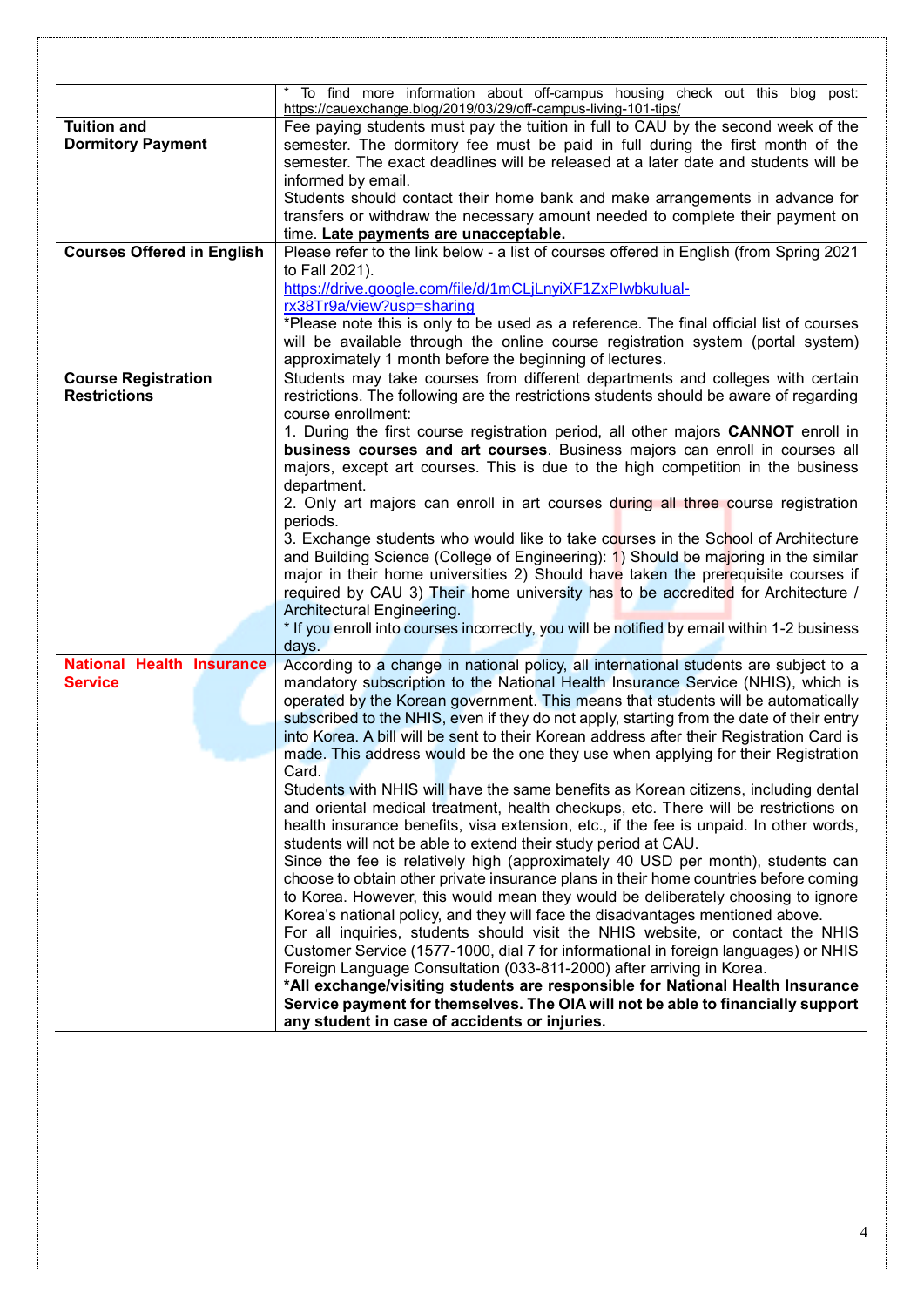## **Chung-Ang University USEFUL Information**

|                                                                            | Staff at Office of International Affairs, Chung-Ang University                                                                                                                                                                                                                                                                                                                                                                      |                                                   |                |     |                                                                                                       |                                                               |                                                                                                                               |  |  |  |
|----------------------------------------------------------------------------|-------------------------------------------------------------------------------------------------------------------------------------------------------------------------------------------------------------------------------------------------------------------------------------------------------------------------------------------------------------------------------------------------------------------------------------|---------------------------------------------------|----------------|-----|-------------------------------------------------------------------------------------------------------|---------------------------------------------------------------|-------------------------------------------------------------------------------------------------------------------------------|--|--|--|
|                                                                            | Prof.                                                                                                                                                                                                                                                                                                                                                                                                                               |                                                   | Hyungil Kwon   |     | Dean of International Affairs                                                                         |                                                               |                                                                                                                               |  |  |  |
|                                                                            | Mr.                                                                                                                                                                                                                                                                                                                                                                                                                                 |                                                   | J. B. Shin     |     | Director                                                                                              |                                                               |                                                                                                                               |  |  |  |
|                                                                            | Mr.                                                                                                                                                                                                                                                                                                                                                                                                                                 |                                                   | Ainsworth Lee  |     |                                                                                                       |                                                               | Coordinator, International Admission for Graduate<br>School                                                                   |  |  |  |
|                                                                            | Mr.                                                                                                                                                                                                                                                                                                                                                                                                                                 |                                                   | Hyun-Jun Kim   |     |                                                                                                       |                                                               | Coordinator, International Students Program                                                                                   |  |  |  |
|                                                                            | Mr.                                                                                                                                                                                                                                                                                                                                                                                                                                 |                                                   | Yong-hwa Jang  |     |                                                                                                       |                                                               | Coordinator, International Admission<br>for Undergraduate Program                                                             |  |  |  |
|                                                                            | Ms.                                                                                                                                                                                                                                                                                                                                                                                                                                 |                                                   | Dong Young Lee |     |                                                                                                       |                                                               | Coordinator for Outbound Exchange Program / MOU &<br>Partnership(Africa, Europe, Mainland China, Hong<br>Kong, Macau, Taiwan) |  |  |  |
|                                                                            | Ms.                                                                                                                                                                                                                                                                                                                                                                                                                                 |                                                   | Jihyun Kwon    |     |                                                                                                       |                                                               | Coordinator, International Admission<br>for Undergraduate Program                                                             |  |  |  |
|                                                                            | Ms.                                                                                                                                                                                                                                                                                                                                                                                                                                 |                                                   | Jain Rhee      |     | Coordinator for Planning & General Affairs                                                            |                                                               |                                                                                                                               |  |  |  |
|                                                                            | Ms.                                                                                                                                                                                                                                                                                                                                                                                                                                 |                                                   | Kyoungbin Lee  |     | Coordinator for Inbound Exchange Program / MOU &<br>Partnership(North & South America, Oceania, Asia) |                                                               |                                                                                                                               |  |  |  |
|                                                                            | Ms.                                                                                                                                                                                                                                                                                                                                                                                                                                 | Mee Hyang Kim                                     |                |     |                                                                                                       | Assistant Coordinator for International Students<br>Admission |                                                                                                                               |  |  |  |
|                                                                            | Ms.                                                                                                                                                                                                                                                                                                                                                                                                                                 | Sae-rom Hwang                                     |                |     | Assistant Coordinator for International Students<br>Program                                           |                                                               |                                                                                                                               |  |  |  |
| <b>Contact person</b>                                                      | Ms.                                                                                                                                                                                                                                                                                                                                                                                                                                 |                                                   | Jurhee Kang    |     |                                                                                                       |                                                               | Assistant Coordinator for International Students<br>Program (Anseong Campus)                                                  |  |  |  |
|                                                                            | Ms.                                                                                                                                                                                                                                                                                                                                                                                                                                 |                                                   | Jimin Choi     |     |                                                                                                       |                                                               | Assistant Coordinator for Outbound Exchange Program                                                                           |  |  |  |
|                                                                            | Ms.                                                                                                                                                                                                                                                                                                                                                                                                                                 | Jung Hyun Ham                                     |                |     | Assistant Coordinator for Inbound Exchange Program                                                    |                                                               |                                                                                                                               |  |  |  |
|                                                                            | Ms.                                                                                                                                                                                                                                                                                                                                                                                                                                 | Hye jin Choe                                      |                |     | Coordinator for University Innovation Support Project                                                 |                                                               |                                                                                                                               |  |  |  |
|                                                                            | Ms.                                                                                                                                                                                                                                                                                                                                                                                                                                 | <b>Udgeet Sachdev</b><br><b>Felicitas Heiland</b> |                |     | Student Advisor for Inbound Exchange Program                                                          |                                                               |                                                                                                                               |  |  |  |
|                                                                            | Ms.                                                                                                                                                                                                                                                                                                                                                                                                                                 |                                                   | Jinkyeong Im   |     |                                                                                                       |                                                               | Assistant Coordinator for Graduate International<br><b>Students Admission</b>                                                 |  |  |  |
|                                                                            | Address: Office of International Affairs (Bldg.#201, Room#104), CHUNG-ANG UNIVERSITY,<br>84 Heukseok-ro, Dongjak-gu, Seoul, Republic of Korea (Postal Code: 06974)<br>Phone: +82-2-820-6124/6742/6744<br>Fax: +82-2-813-8069<br>Email: <i>inbound@cau.ac.kr</i> (Inbound Exchange Student Matters)<br>outbound@cau.ac.kr (Outbound Exchange Student Matters)<br>international@cau.ac.kr (Partnership, protocol and general matters) |                                                   |                |     |                                                                                                       |                                                               |                                                                                                                               |  |  |  |
| <b>Number of Exchange</b>                                                  | Approximately 500 per semester (Currently sizeable reduction in consequence of COVID-19.)                                                                                                                                                                                                                                                                                                                                           |                                                   |                |     |                                                                                                       |                                                               |                                                                                                                               |  |  |  |
| <b>Student(s) to CAU</b>                                                   |                                                                                                                                                                                                                                                                                                                                                                                                                                     |                                                   |                |     |                                                                                                       |                                                               |                                                                                                                               |  |  |  |
| <b>Colleges available for</b><br><b>International exchange</b><br>students | We accept exchange student(s) at the undergraduate level, and to GSIS (Graduate School of<br>International Studies) & MBA for the graduate level.<br>GSIS is only available to graduate level exchange students studying the following subjects at their<br>home university; business, economics or international relations.                                                                                                        |                                                   |                |     |                                                                                                       |                                                               |                                                                                                                               |  |  |  |
|                                                                            | MBA is only available to graduate level exchange students studying the following subjects at their<br>home university; business administration, economics.                                                                                                                                                                                                                                                                          |                                                   |                |     |                                                                                                       |                                                               |                                                                                                                               |  |  |  |
| <b>Duration of exchange</b>                                                |                                                                                                                                                                                                                                                                                                                                                                                                                                     | One 'OR' two semesters                            |                |     |                                                                                                       |                                                               |                                                                                                                               |  |  |  |
|                                                                            |                                                                                                                                                                                                                                                                                                                                                                                                                                     | Minimum 2.0 / 4.5 for the whole semester          |                |     |                                                                                                       |                                                               |                                                                                                                               |  |  |  |
|                                                                            | - G.P.A. Conversion Table                                                                                                                                                                                                                                                                                                                                                                                                           |                                                   |                |     |                                                                                                       |                                                               |                                                                                                                               |  |  |  |
|                                                                            |                                                                                                                                                                                                                                                                                                                                                                                                                                     | Scale                                             | 10             | 4.5 | 4.3                                                                                                   | 4.0                                                           | 100 (percentage)                                                                                                              |  |  |  |
| <b>G.P.A. Requirements</b>                                                 |                                                                                                                                                                                                                                                                                                                                                                                                                                     | <b>Minimum score</b>                              | 4.4            | 2.0 | 1.8                                                                                                   | 1.5                                                           | 75                                                                                                                            |  |  |  |
|                                                                            | * The table follows the commonly-used G.P.A. conversion standard.                                                                                                                                                                                                                                                                                                                                                                   |                                                   |                |     |                                                                                                       |                                                               |                                                                                                                               |  |  |  |
|                                                                            | However, CAU does not have strict G.P.A. requirements. Students nominated by their home<br>universities will be deemed qualified.                                                                                                                                                                                                                                                                                                   |                                                   |                |     |                                                                                                       |                                                               |                                                                                                                               |  |  |  |
|                                                                            |                                                                                                                                                                                                                                                                                                                                                                                                                                     |                                                   |                |     |                                                                                                       |                                                               |                                                                                                                               |  |  |  |
|                                                                            |                                                                                                                                                                                                                                                                                                                                                                                                                                     |                                                   |                |     |                                                                                                       |                                                               |                                                                                                                               |  |  |  |